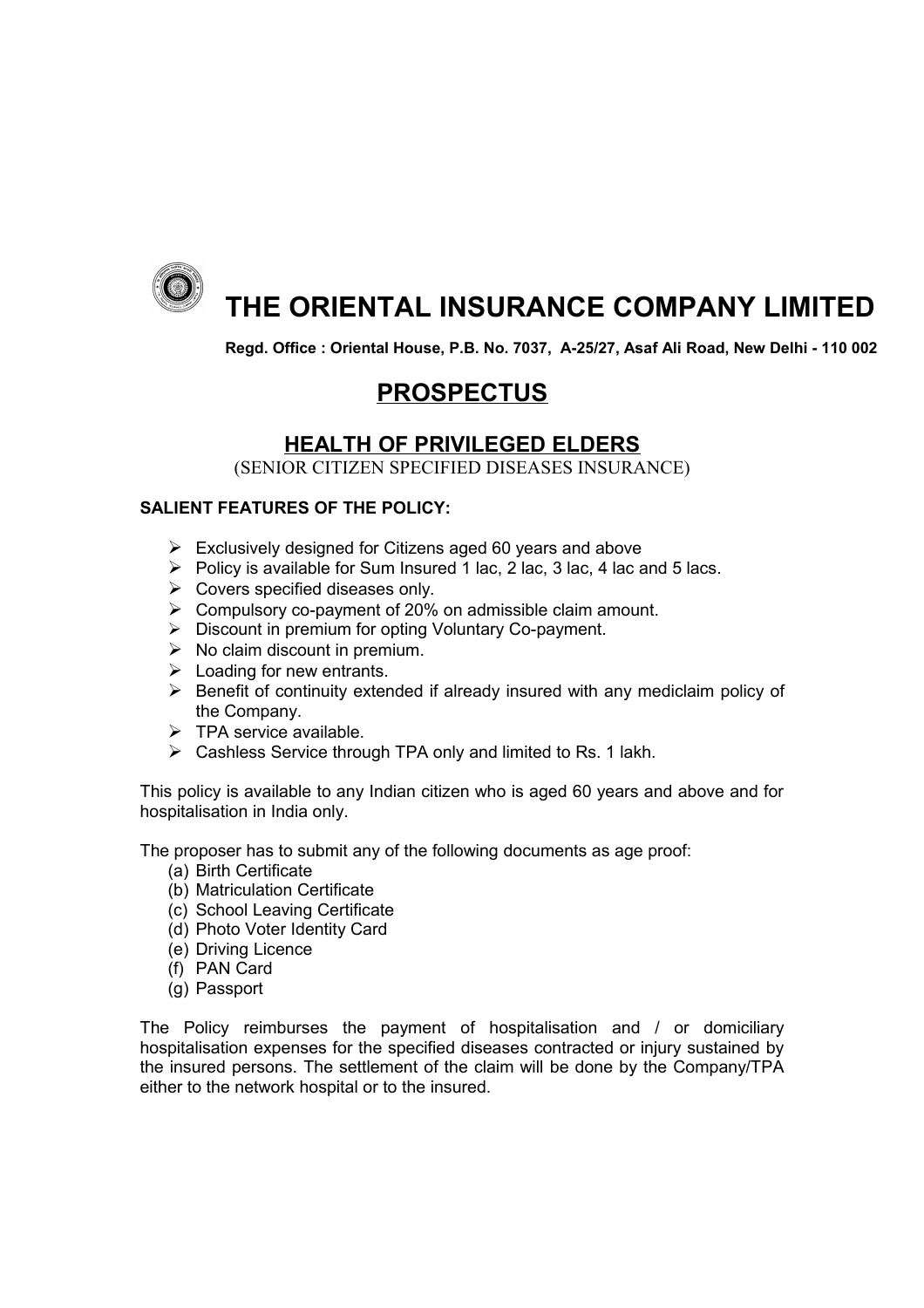1. **Only the following Specified Diseases / illness/ injury are covered under the policy and the maximum liability of the Company in respect thereof shall be as follows:**

|     | Sr. No.   Name of Disease                | Maximum Limit of Liability per illness<br>(including domiciliary hospitalisation<br>benefit, if any) |
|-----|------------------------------------------|------------------------------------------------------------------------------------------------------|
| 1.  | <b>Accidental Injury</b>                 | 100% of Sum Insured                                                                                  |
| 2.  | <b>Knee Replacement</b>                  | 70% of Sum Insured                                                                                   |
| 3.  | <b>Cardio Vascular Diseases</b>          | 50% of Sum Insured                                                                                   |
| 4.  | <b>Chronic Renal Failure</b>             | 50% of Sum Insured                                                                                   |
| 5.  | Cancer                                   | 50% of Sum Insured                                                                                   |
| 6.  | <b>Hepato-Billiary Disorders</b>         | 50% of Sum Insured                                                                                   |
| 7.  | <b>Chronic Obstructive Lung Diseases</b> | 20% of Sum Insured                                                                                   |
| 8.  | <b>Stroke</b>                            | 20% of Sum Insured                                                                                   |
| 9.  | <b>Benign Prostrate</b>                  | 15% of Sum Insured                                                                                   |
| 10. | <b>Orthopaedic Diseases</b>              | 15% of Sum Insured                                                                                   |
| 11. | <b>Ophthalmic Diseases</b>               | 10% of Sum Insured                                                                                   |

Note: Company's Liability in respect of all claims admitted during the Period of insurance shall not exceed the Sum Insured per Person mentioned in the Policy / Schedule.

#### **REASONABLE & NECESSARY EXPENSES UPTO THE FOLLOWING LIMITS ARE PAYABLE / REIMBURSABLE UNDER THE POLICY, FOR THE SPECIFIED DISEASES / ILLNESS/ INJURY ONLY, WITHIN THE OVERALL LIMIT AS SPECIFED ABOVE:**

- **a.** Room, Boarding and Nursing Expenses as provided by the Hospital /Nursing Home not exceeding 1% of the Sum Insured per day.
- **b.** I.C. Unit expenses not exceeding 2% of the Sum Insured per day. (Stay in the Room and the stay in I.C.U., if required, should not exceed total number of days of admission in the hospital).
- **c.** Ambulance Services Charges per illness by registered ambulance Actual Expenses or Rs 1000/- whichever is less shall be reimbursable in case patient has to be shifted from residence to hospital in case of admission in Emergency Ward / I.C.U. Or from one Hospital / Nursing home to another Hospital / Nursing Home for hospitalisation.
- **d.** Surgeon, Anaesthetist, Medical Practitioner, Consultants, Specialists Fees.
- **e.** Anaesthesia, Blood, Oxygen, Operation Theatre Charges, Surgical Appliances, Medicines & Drugs, Dialysis, Chemotherapy, Radiotherapy, Artificial Limbs, Cost of Prosthetic devices implanted during surgical procedure like pacemaker, Relevant Laboratory / Diagnostic test, X-Ray etc..

Note: Only reasonable and necessary expenses based on the severity **(minor / medium / major)** of the Specified Diseases / illness/ injury will be payable under the policy but not exceeding the maximum limit irrespective of the expenses incurred by the insured.

#### **2 DEFINITIONS:**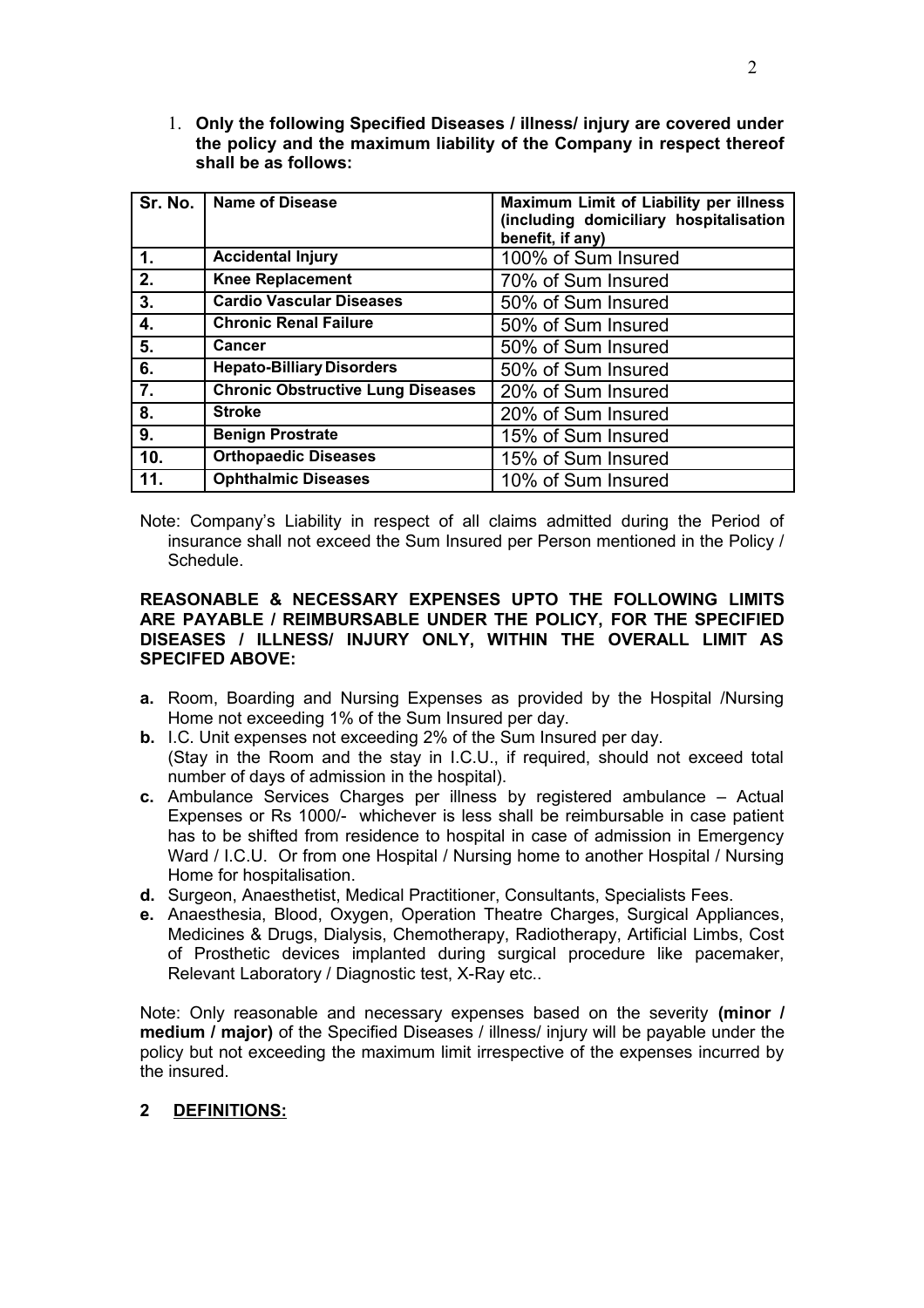2.1 '**'HOSPITAL/NURSING HOME:** A hospital/Nursing home means any institution established for in- patient care and day care treatment

of illness and / or injuries and which has been registered as a hospital with the local authorities under the Clinical Establishments (Registration and Regulation) Act, 2010 or under the enactments specified under the Schedule of Section 56(1) of the said Act OR complies with all minimum criteria as under:

- has qualified nursing staff under its employment round the clock;

- has at least 10 inpatient beds, in towns having a population of less than 10,00,000 and 15 inpatient beds in all other places;

- has qualified medical practitioner (s) in charge round the clock;

- has a fully equipped operation theatre of its own where surgical procedures are carried out

- maintains daily records of patients and makes these accessible to the Insurance company's authorized personnel

The term 'Hospital/Nursing Home' shall not include an establishment which is a place of rest, a place for the aged, a place for drug addicts or a place for alcoholics, a hotel or a similar place.

Note: In case of Ayurvedic / Homeopathic / Unani treatment, Hospitalisation expenses are admissible only when the treatment is taken as in-patient, in a Government Hospital / Medical College Hospital.

**2.2 SURGICAL TREATMENT** means manual and / or operative procedure (s) required for treatment o f an illness or injury, correction o f deformities and defects, diagnosis and cure o f diseases, relief o f suffering or prolongation o f life, performed in a hospital or day care centre by a medical practitioner

- 2.3 **HOSPITALISATION PERIOD:** Expenses on Hospitalisation are admissible only if hospitalisation is for a minimum period of 24 (Twenty Four) hours. However,
	- **(A)** This time limit shall not apply to following specific treatments taken in the Networked Hospital / Nursing Home where the Insured is discharged on the same day. Such treatment shall be considered to be taken under Hospitalisation Benefit.
		- i. Haemo Dialysis,
		- ii. Parentral Chemotherapy,
		- iii. Radiotherapy,
		- iv. Eye Surgery,
		- v. Lithotripsy (kidney stone removal),
		- vi. Dental surgery following an accident
		- vii. Coronary Angioplasty
		- viii. Coronary Angiography
		- ix. Surgery of Gall bladder, Pancreas and bile duct
		- x. Surgery of Prostrate.
		- xi. Treatment of fractures / dislocation excluding hair line fracture, Contracture releases and minor reconstructive procedures of limbs which otherwise require hospitalisation.
		- xii. Arthroscopic Knee surgery.
		- xiii. Laproscopic therapeutic surgeries.
		- xiv. Surgery under General Anaesthesia.
		- xv. Or any such procedure agreed by TPA/Company before treatment.

(B) Further if the treatment / procedure / surgeries of above diseases are carried out in Day Care Centre, which means any institution established for day care treatment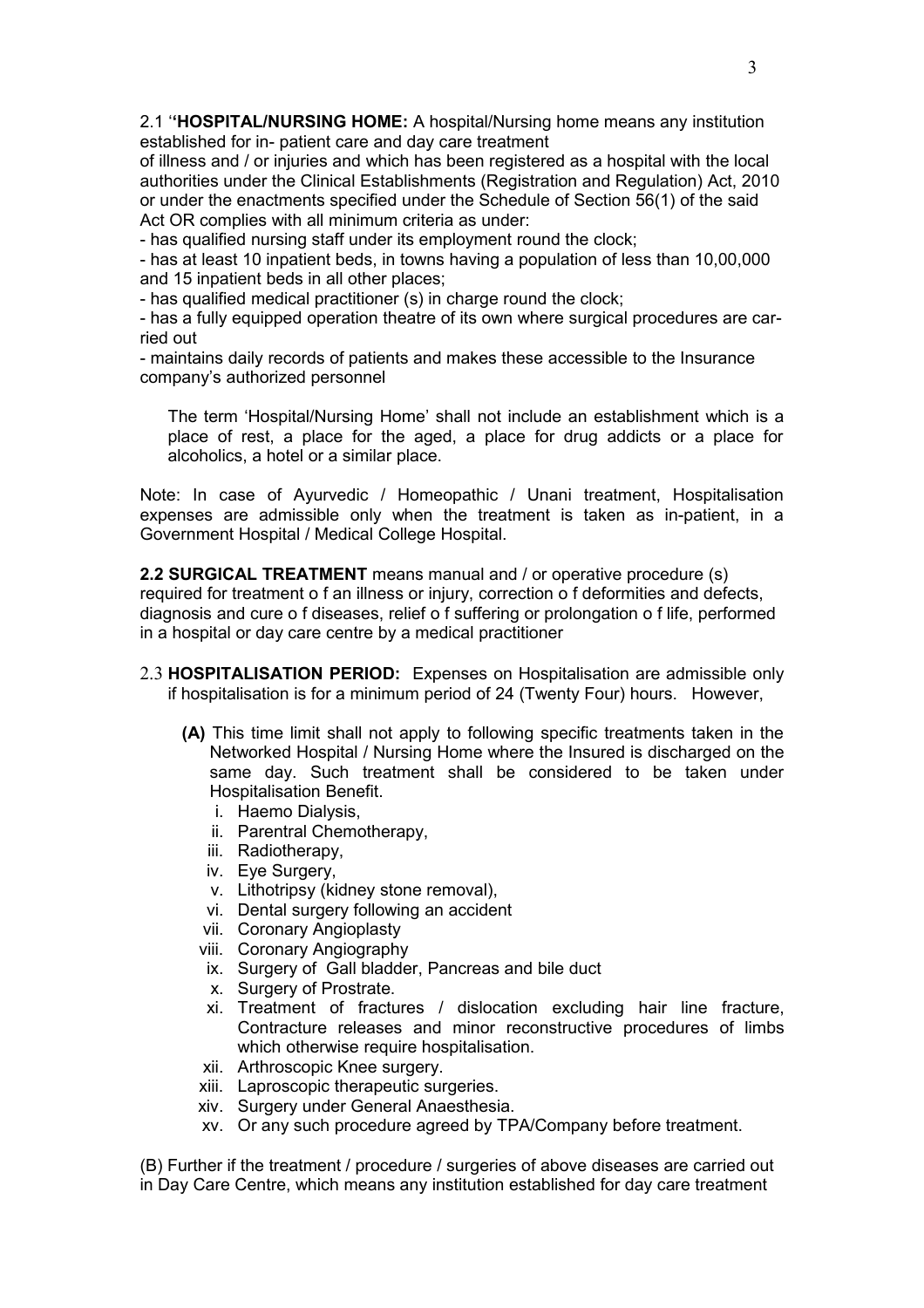of illness and / or injuries OR a medical set -up within a hospital and which has been registered with the local authorities, wherever applicable, and is under the supervision of a registered and qualified medical practitioner AND must comply with all minimum criteria as under:-

1. has qualified nursing staff under its employment,

2. has qualified medical practitioner (s) in charge,

3. has a fully equipped operation theatre of its own, where surgical procedures are carried out-

4. maintains daily records of patients and will make these accessible to the Insurance company's authorized personnel,

the requirement of minimum number of beds is overlooked.

**(C)** This condition of minimum 24 (Twenty Four) hours Hospitalisation shall also not apply provided:

medical treatment, and/or surgical procedure is:

i. undertaken under General or Local Anesthesia in a hospital/day care centre in less than 24 hrs because o f technological advancement, and

ii. which would have otherwise required a hospitalization of more than 24 hours.

ABOVE ARE ADMISSIBLE SUBJECT TO TERMS & CONDITIONS OF THE POLICY.

NOTE: PROCEDURES / TREATMENTS USUALLY DONE IN OUT- PATIENT DEPARTMENT ARE NOT PAYABLE UNDER THE POLICY EVEN IF CONVERTED TO DAY CARE SURGERY / PROCEDURE OR AS IN- PATIENT IN THE HOSPITAL FOR MORE THAN 24 (Twenty Four) HOURS.

**2.4 DOMICILIARY HOSPITALISATION BENEFIT**: Domiciliary hospitalization means medical treatment for a period exceeding three days for such an illness/disease/injury which in the normal course would require care and treatment at a hospital but is actually taken while confined at home under any o f the following circumstances:

- the condition o f the patient is such that he/she is not in a condition to be removed to a hospital, or

- the patient takes treatment at home on account o f non availability o f room in a hospital.

#### **Subject however to the condition that Domiciliary Hospitalisation benefit shall not cover**

- a) Expenses incurred for pre and post hospital treatment and
- b) Expenses incurred for treatment for any of the following diseases :
	- i. Chronic Nephritis and Nephritic Syndrome,
	- ii. Pyrexia of unknown origin for less than 10 days,
	- iii. Upper Respiratory Tract infection including Laryngitis and Pharingitis,
	- iv. Arthritis, Gout and Rheumatism.

**Note: DOMICILIARY HOSPITALISATION BENEFIT shall not exceed Rs. 20,000/- (Twenty Thousand rupees) per insured in respect of all claims admitted during the policy period.** 

3 **ADDITIONAL DEFINITIONS :**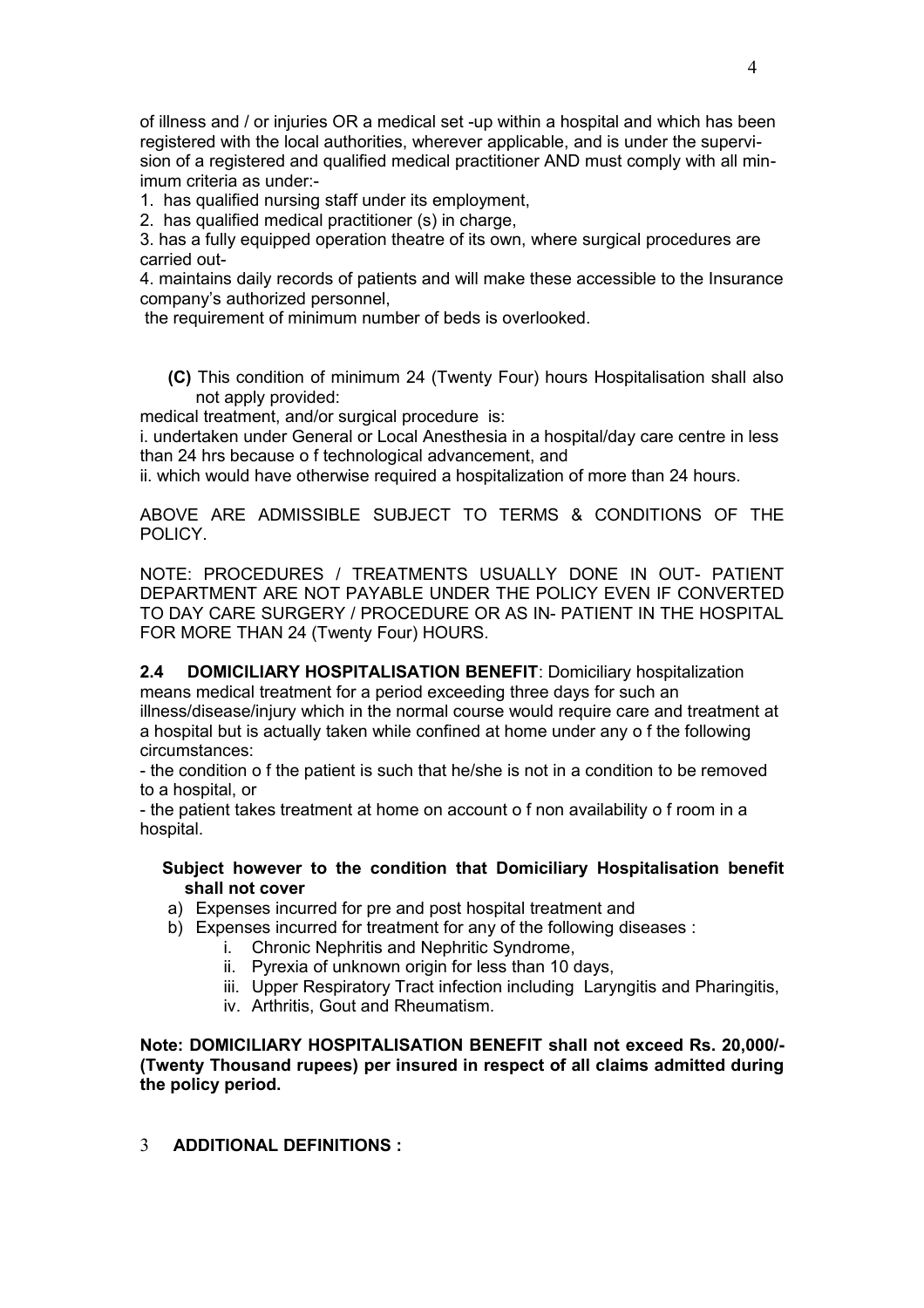3.1 **SENIOR CITIZEN:** Means an Indian citizen who has attained the age of 60 (sixty) years as on the date of proposal.

3.2 **INSURED PERSON:** Means Person(s) named on the schedule of the policy.

- 3.3 **SPECIFIED DISEASES:** The diseases as mentioned in para 1 above.
- 3.4 **ENTIRE CONTRACT:** This policy / proposal and declaration given by the insured constitute the complete contract of this policy. Only Insurer may alter the terms and conditions of this policy. Any alteration that may be made by the insurer shall only be evidenced by a duly signed and sealed endorsement on the policy.
- 3.5 **THIRD PARTY ADMINISTRATOR (TPA):** means any Company who has obtained licence from IRDA to practice as a third party administrator and is appointed by the Company.

**3.6 NETWORK PROVIDER:** means hospitals or healthcare providers enlisted by an insurer or by a TPA and insurer together, to provide medical services to an insured on payment, by a cashless facility.

**3.7 HOSPITALISATION PERIOD:** The period for which an insured person is admitted in the hospital as inpatient and stays there for the sole purpose of receiving the necessary and reasonable treatment for the disease / ailment contracted / injuries sustained during the period of policy. The minimum period of stay shall be 24 hours except for specified procedures/ treatment where such admission could be for a period of less than 24 consecutive hours.

**3.8 PRE- HOSPITALISATION EXPENSES:** Medical Expenses incurred during the period upto 30 days prior to the date of admission, provided that:

i. Such Medical Expenses are incurred for the same condition for which the Insured Person's Hospitalisation was required, and

ii. The In-patient Hospitalization claim for such Hospitalization is admissible by the Insurance Company.

**3.9 POST- HOSPITALISATION EXPENSES**: Medical Expenses incurred for a period upto 60 days from the date of discharge from the hospital, provided that: i. Such Medical Expenses are incurred for the same condition for which the Insured Person's Hospitalisation was required, and

ii. The In-patient Hospitalization claim for such Hospitalization is admissible by the Insurance Company.

**3.10 MEDICAL PRACTITIONER:** A Medical practitioner is a person who holds a valid registration from the Medical Council of any state or Medical Council of India or Council for Indian Medicine or for Homeopathy set up by the government of India or a State Government and is thereby entitled to practice medicine within its jurisdiction; and is acting within the scope and jurisdiction of license.

**3.11 QUALIFIED NURSE:** Qualified nurse is a person who holds a valid registration from the Nursing Council o f India or the Nursing Council o f any state in India.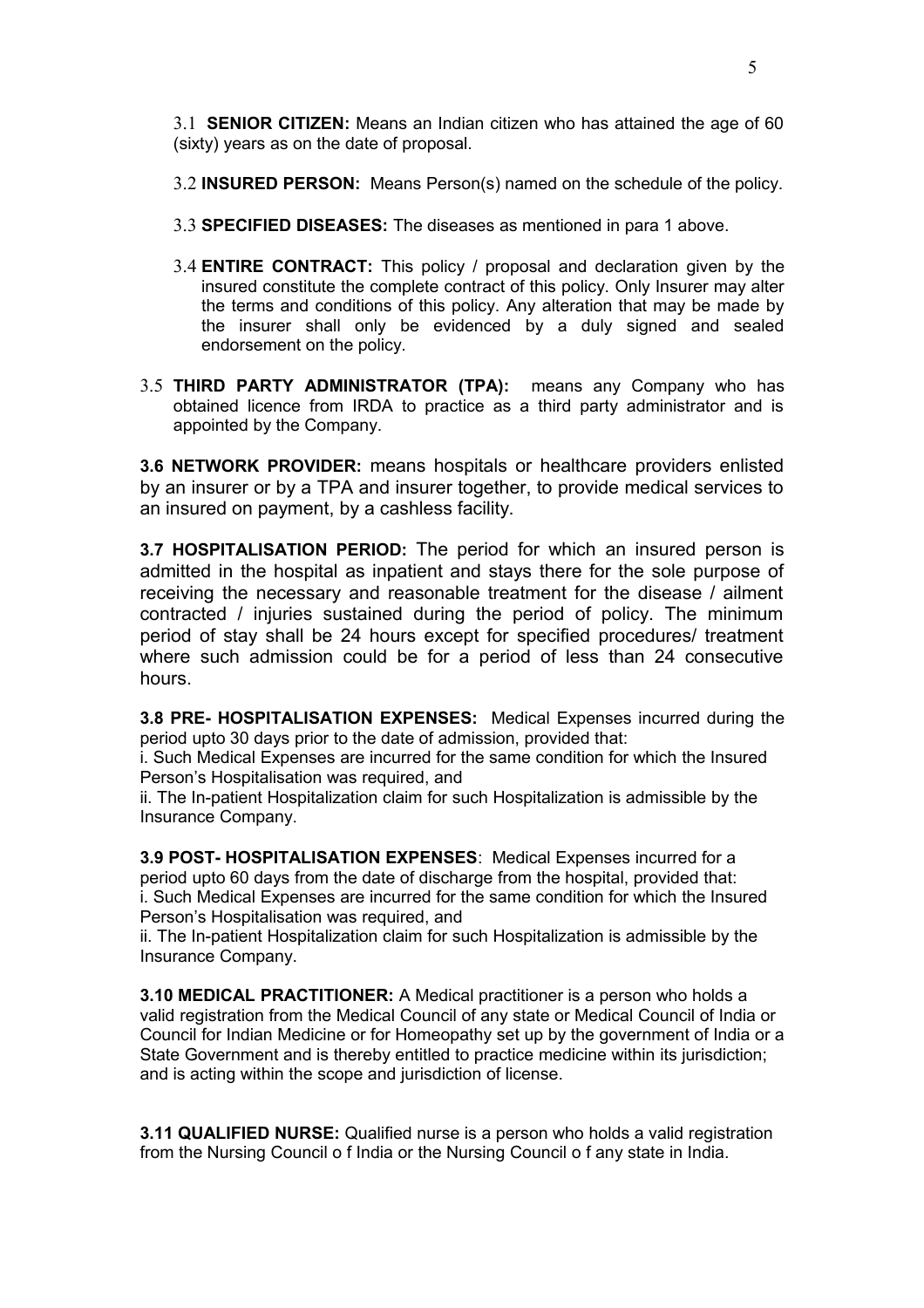**3.12 PRE EXISTING HEALTH CONDITION OR DISEASE:** Any condition, ailment or injury or related condition(s) for which you had signs or symptoms, and / or were diagnosed, and / or received medical advice / treatment within 48 months prior to the first policy issued by the insurer.

Further any complications arising from pre-existing ailment / disease / injuries shall be considered as a part of that pre existing health condition or disease.

**3.13 IN-PATIENT:** An Insured person who is admitted to hospital and stays for at least 24 (Twenty Four) hours for the sole purpose of receiving the treatment for covered ailment / illness / disease / injury / accident during the currency of the policy.

**3.14 CASHLESS FACILITY: :** It means a facility extended by the insurer to the insured where the payments of the costs of the treatment undergone by the insured in accordance with the policy terms and conditions, are directly made to the network provider by the insurer to the extent of pre- authorization approved**.**

**3.15 CO-PAYMENT:** A co-payment is a cost-sharing requirement under a health insurance policy that provides that the policyholder/insured will bear a specified percentage of the admissible claim amount. A co-payment does not reduce the sum insured.

**3.16 I.D. CARD:** means the card issued to the Insured Person by the TPA to avail Cashless facility in the Network Hospital.

**3.17 LIMIT OF INDEMNITY:** means the amount stated in the schedule against the name of each insured person which represents maximum liability for any and all claims made during the policy period in respect of that insured person in respect of hospitalization taking place during currency of the policy.

**3.18 ANY ONE ILLNESS:** Any one illness means continuous Period o f illness and it includes relapse within 45 days from the date of last consultation OR 105 days from the date of discharge ,whichever is earlier, from the Hospital/Nursing Home where treatment may have been taken.

**3.19 PERIOD OF POLICY:** This insurance policy is issued for a period of one year as shown in the schedule.

**3.20 REASONABLE AND CUSTOMARY CHARGES:** Reasonable and customary charges means the charges for services or supplies, which are the standard charges for the specific provider and consistent with the prevailing charges in the geographical area for identical or similar services, taking into account the nature of the illness / injury involved .

a For a networked hospital means the rate pre-agreed between Network Hospital and the TPA / Company, for surgical / medical treatment that is necessary for treating the insured person who was hospitalized.

**3.21 COMPULSORY CO-PAYMENT:** Insured has to bear 20% (Twenty percent) of admissible claim amount in each and every claim.

**3.22 VOLUNTARY CO-PAYMENT::** The insured may opt to bear a part of the claim amount (after application of compulsory co-payment) for which following discounts are applicable, subject to a maximum of 50% (Fifty percent)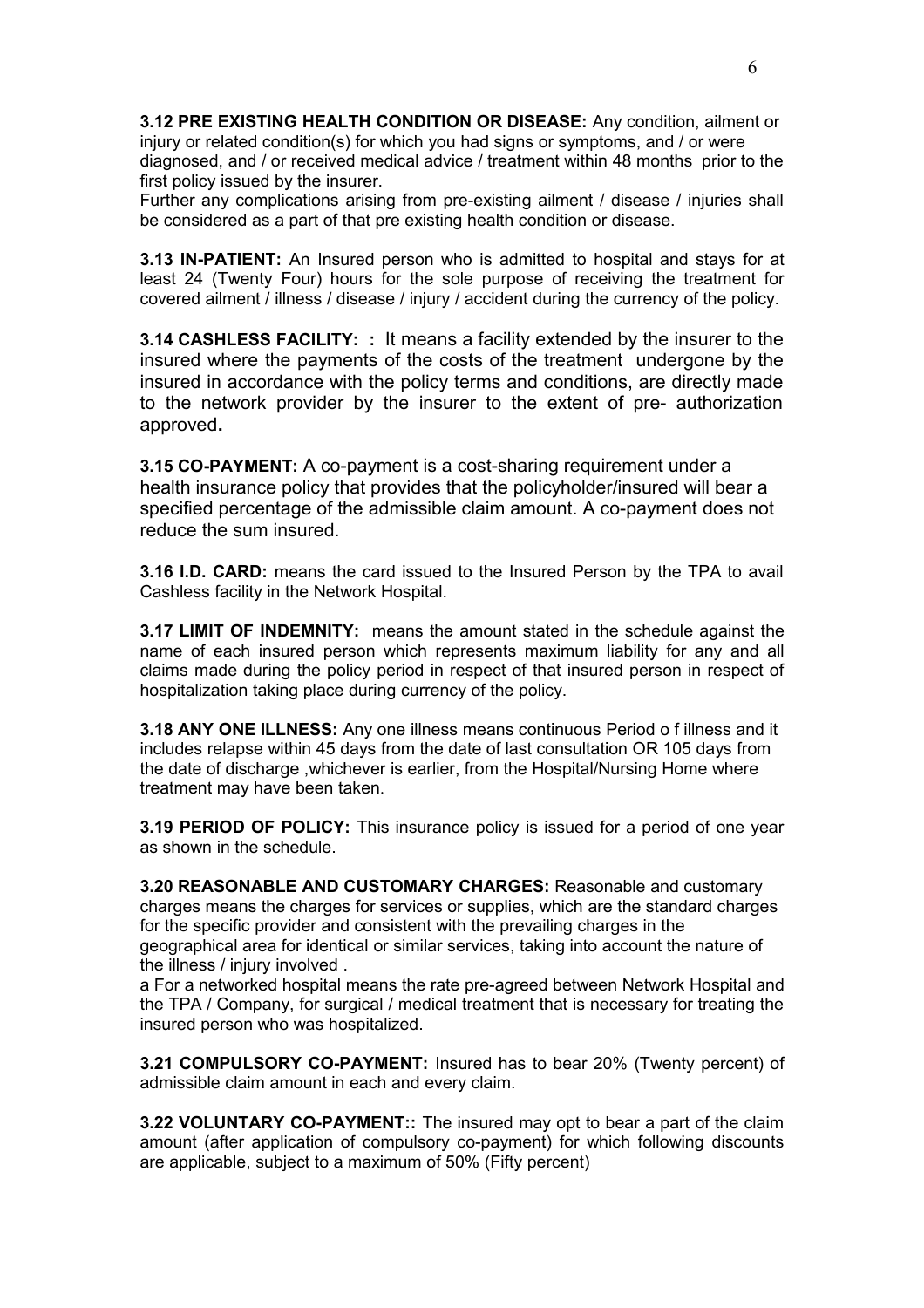#### **Co-payment Opted Discount available on premium**

| 10%         | 10% |
|-------------|-----|
| 20%         | 20% |
| 30%         | 30% |
| 40%         | 40% |
| 50% & above | 50% |

**3.23 NO CLAIM DISCOUNT:** The insured shall be entitled for No Claim Discount at the rate of 5% (Five percent) of the renewal premium payable after every claim free policy year, subject to a maximum of 20% (Twenty percent), as per table below, provided the policy is renewed without any break:

| Discount available on renewal premium payable after one (or<br>the first) claim free annual policy | 5%  |
|----------------------------------------------------------------------------------------------------|-----|
| Discount available on renewal premium payable on second                                            | 10% |
| continuous claim free renewal of annual Policy                                                     |     |
| Discount available on renewal premium payable on third                                             | 15% |
| continuous claim free renewal of annual Policy                                                     |     |
| Discount available on renewal premium payable on fourth                                            | 20% |
| continuous claim free renewal of annual Policy                                                     |     |

No Claim Discount shall become 'nil' once a claim is paid or becomes payable under the policy, irrespective of the amount of claim.

For No Claim Discount, renewal of this particular policy shall only be considered and no benefit of any other insurance policy shall be allowed.

At the discretion of the Company where policy is renewed within 7 (seven) days from the expiry date, the renewal is permissible with the applicable No Claim Discount.

**3.24 GRACE PERIOD:** It means the specified period of time immediately following the premium due date during which a payment can be made to renew or continue a policy in force without loss of continuity benefits such as waiting periods and coverage of pre-existing diseases. Coverage is not available for the period no premium is received.

#### **4 EXCLUSIONS:**

The Company shall not be liable to make any payment under this policy in respect of any expenses whatsoever incurred by any Insured Person in connection with or in respect of:

- 4.1 Any disease / health condition / illness / ailment or any condition arising there from other than those specified in the policy as covered.
- 4.2 **Pre-existing health condition or disease or ailment / injuries:** Any ailment / disease / injuries / health condition which are pre-existing (treated / untreated, declared / not declared in the proposal form), when the cover incepts for the first time are excluded upto 2 (two) years of this policy being in force continuously.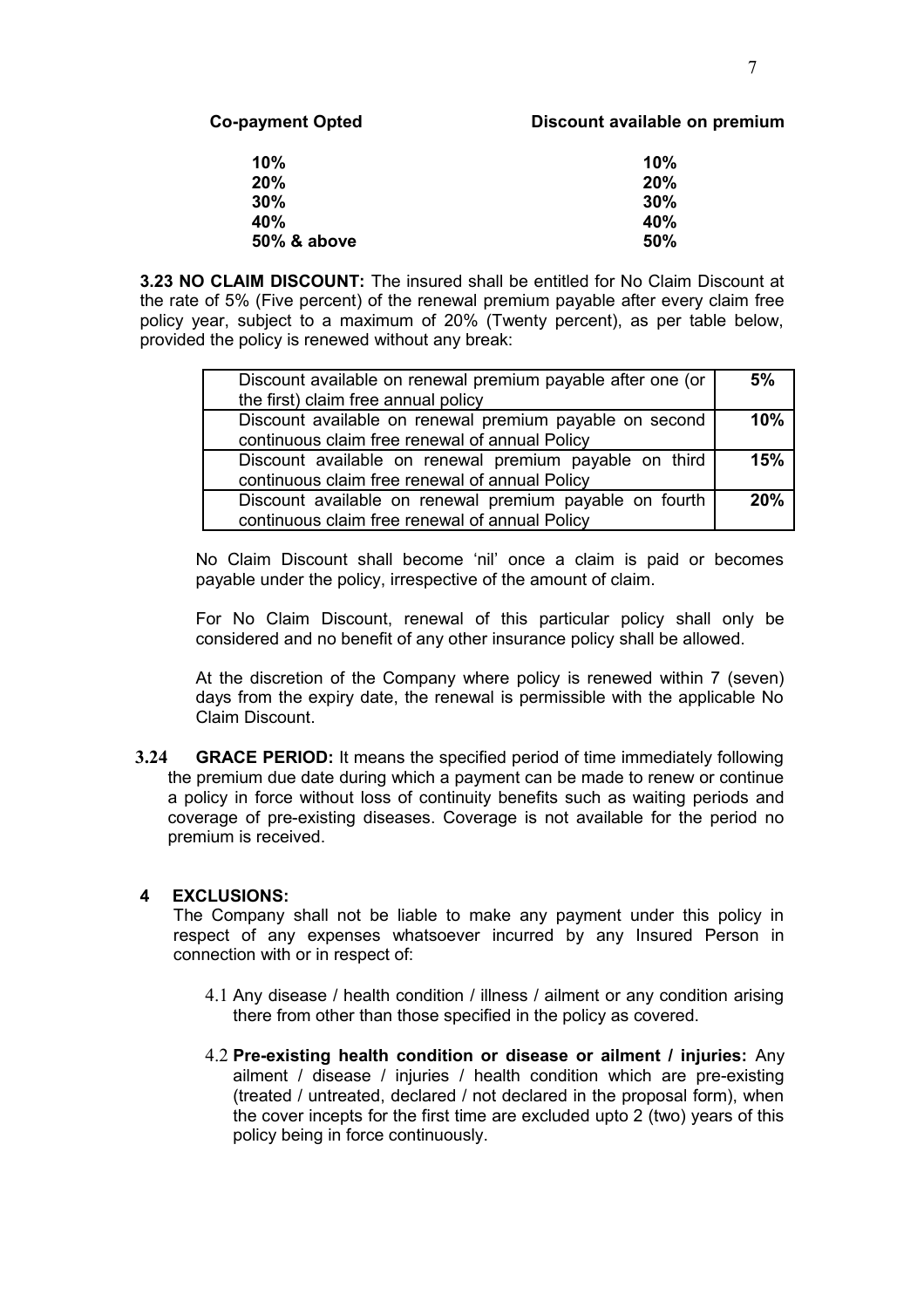For the purpose of applying this condition, the date of inception of the first Mediclaim policy taken shall be considered, provided the renewals have been continuous and without any break in period, subject to portability condition.

This exclusion shall also apply to any complications arising from pre existing ailments / diseases / injuries. Such complications shall be considered as a part of the pre existing health condition or disease. To illustrate if a person is suffering from hypertension or diabetes or both hypertension and diabetes at the time of taking the policy, then policy shall be subject to following exclusions

| <b>Diabetes</b>        | <b>Hypertension</b>             | <b>Diabetes &amp; Hypertension</b> |  |
|------------------------|---------------------------------|------------------------------------|--|
| Diabetic Retinopathy   | Cerebro Vascular accident       | Diabetic Retinopathy               |  |
| Diabetic Nephropathy   | <b>Hypertensive Nephropathy</b> | Diabetic Nephropathy               |  |
| Diabetic Foot /wound   | Internal Bleed/Haemorrhages     | <b>Diabetic Foot</b>               |  |
| Diabetic Angiopathy    | <b>Coronary Artery Disease</b>  | Diabetic Angiopathy                |  |
| Diabetic Neuropathy    |                                 | Diabetic Neuropathy                |  |
| Hyper<br>Hypoglycaemic |                                 | Hyper / Hypoglycaemic shocks       |  |
| shocks                 |                                 |                                    |  |
|                        |                                 | <b>Coronary Artery Disease</b>     |  |
|                        |                                 | Cerebro Vascular accident          |  |
|                        |                                 | <b>Hypertension Nephropathy</b>    |  |
|                        |                                 | Internal Bleeds/ Haemorrhages      |  |

- 4.3 Any disease covered under the policy other than those stated in clause 4.4, contracted by the Insured person during the first 30 (Thirty) days from the commencement date of the policy except treatment for accidental injuries.
- 4.4 The expenses on treatment of following ailments / diseases / surgeries for first two policy years are not payable.
- I Non infective Arthritis.
- ii Cataract.
- iii Surgery of benign prostatic hypertrophy.
- iv Surgery of gallbladder and bile duct excluding malignancy.
- v Surgery of genito urinary system excluding malignancy.
- vi Gout and Rheumatism.
- vii Calculus diseases.
- viii Joint Replacement due to Degenerative condition.
- ix Age related osteoarthritis and Osteoporosis.

If the continuity of the renewal is not maintained then subsequent cover shall be treated as fresh policy and clauses 4.2, 4.3, 4.4 shall apply afresh unless agreed by the Company and suitable endorsement is passed on the policy.

- 4.5 Injury or disease directly or indirectly caused by or arising from or attributable to War, Invasion, Act of Foreign Enemy, War like operations (whether war be declared or not) or by nuclear weapons / materials.
- 4.6 Circumcision (unless necessary for treatment of a disease included hereunder or as may be necessitated due to any accident), vaccination, inoculation or change of life or cosmetic or of aesthetic treatment of any description, hair transplant, plastic surgery other than as may be necessitated due to an accident or as a part of any illness / disease.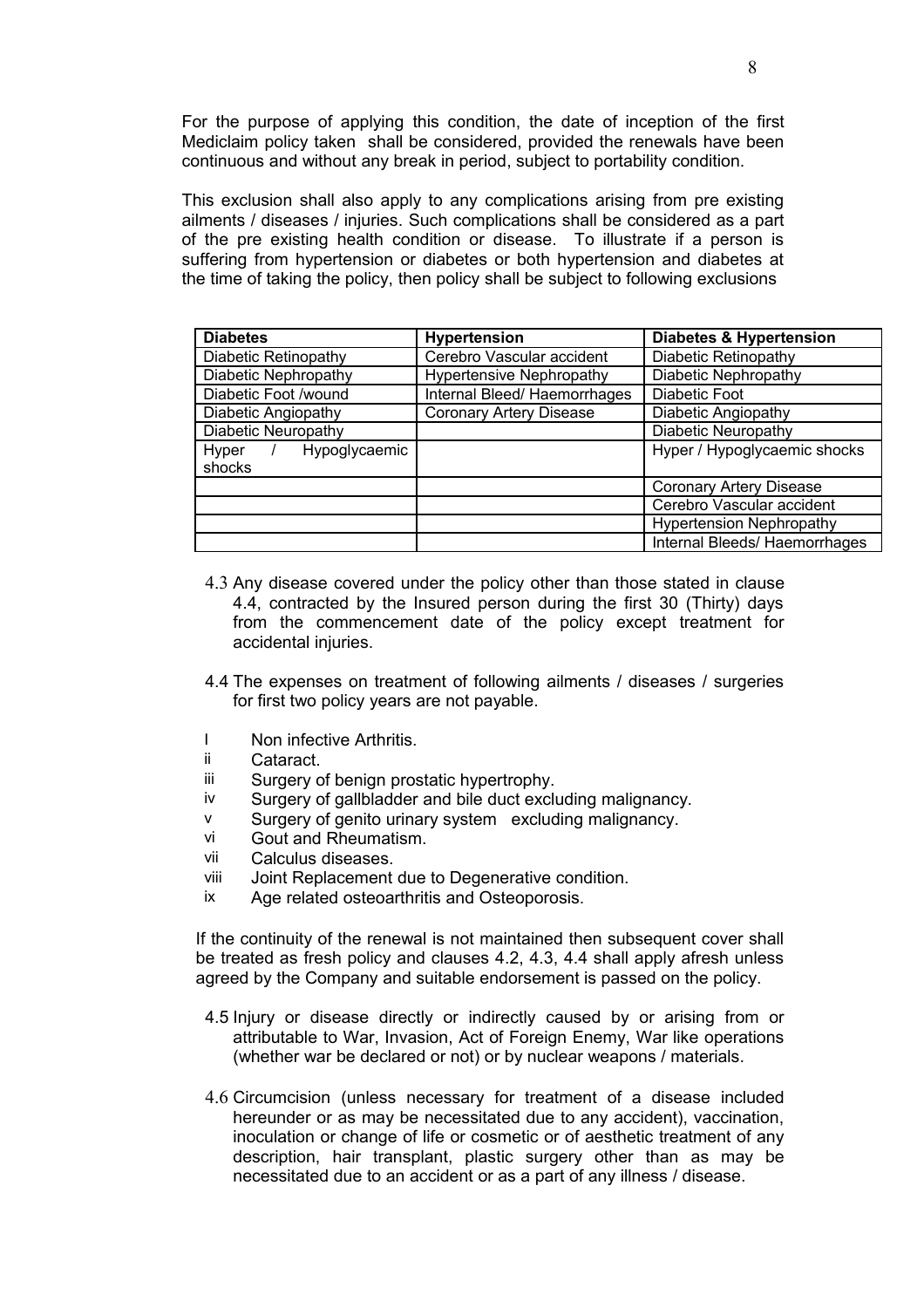- 4.7 Surgery for correction of eye sight, cost of spectacles, contact lenses, hearing aids etc.
- 4.8 Convalescence, general debility, "run down" condition or rest cure, congenital external diseases or defects or anomalies, sterility, any fertility, sub-fertility or assisted conception procedure, venereal diseases, intentional self-injury/suicide, all psychiatric and psychosomatic disorders and diseases / accident due to and or use, misuse or abuse of drugs / alcohol or use of intoxicating substances or such abuse or addiction etc.
- 4.9 All expenses arising out of any condition directly or indirectly caused by, or associated with Human T-cell Lymphotropic Virus Type III (HTLD - III) or Lymphadinopathy Associated Virus (LAV) or the Mutants Derivative or Variations Deficiency Syndrome or any Syndrome or condition of similar kind commonly referred to as AIDS, HIV and its complications including sexually transmitted diseases..
- 4.10 Expenses incurred at Hospital or Nursing Home primarily for evaluation / diagnostic purposes which is not followed by active treatment for the ailment during the hospitalised period.
- 4.11 Expenses on vitamins, tonics, mineral water and allied items unless forming part of treatment for injury or disease as certified by the attending physician.
- 4.12 Naturopathy treatment, unproven procedure or treatment, experimental or alternative medicine and related treatment including acupressure, acupuncture, magnetic and such other therapies etc.
- 4.13 Expenses incurred for investigation or treatment irrelevant to the diseases diagnosed during hospitalisation or primary reasons for admission. Private nursing charges, Referral fee to family doctors, Out station consultants / Surgeons fees etc.
- 4.14 External and / or durable Medical / Non medical equipment like Ambulatory devices i.e. Walker , Crutches, Belts ,Collars ,Caps , Splints, Slings, Braces ,Stockings etc of any kind, CPAP, CAPD, Infusion pump, Diabetic foot wear, Glucometer / Thermometer, nebuliser and similar related items etc and also any medical equipment which is subsequently used at home etc.
- 4.15 All non medical expenses including Personal comfort and convenience items or services such as telephone, television, Aya / barber or beauty services, diet charges, baby food, cosmetics, napkins , toiletry items etc, guest services and similar incidental expenses or services etc..
- 4.16 Change of treatment from one system of medicine to another unless necessitated and agreed / allowed by the TPA / Company.
- 4.17 Treatment of obesity or condition arising there from (including morbid obesity) and any other weight control programme, services or supplies etc.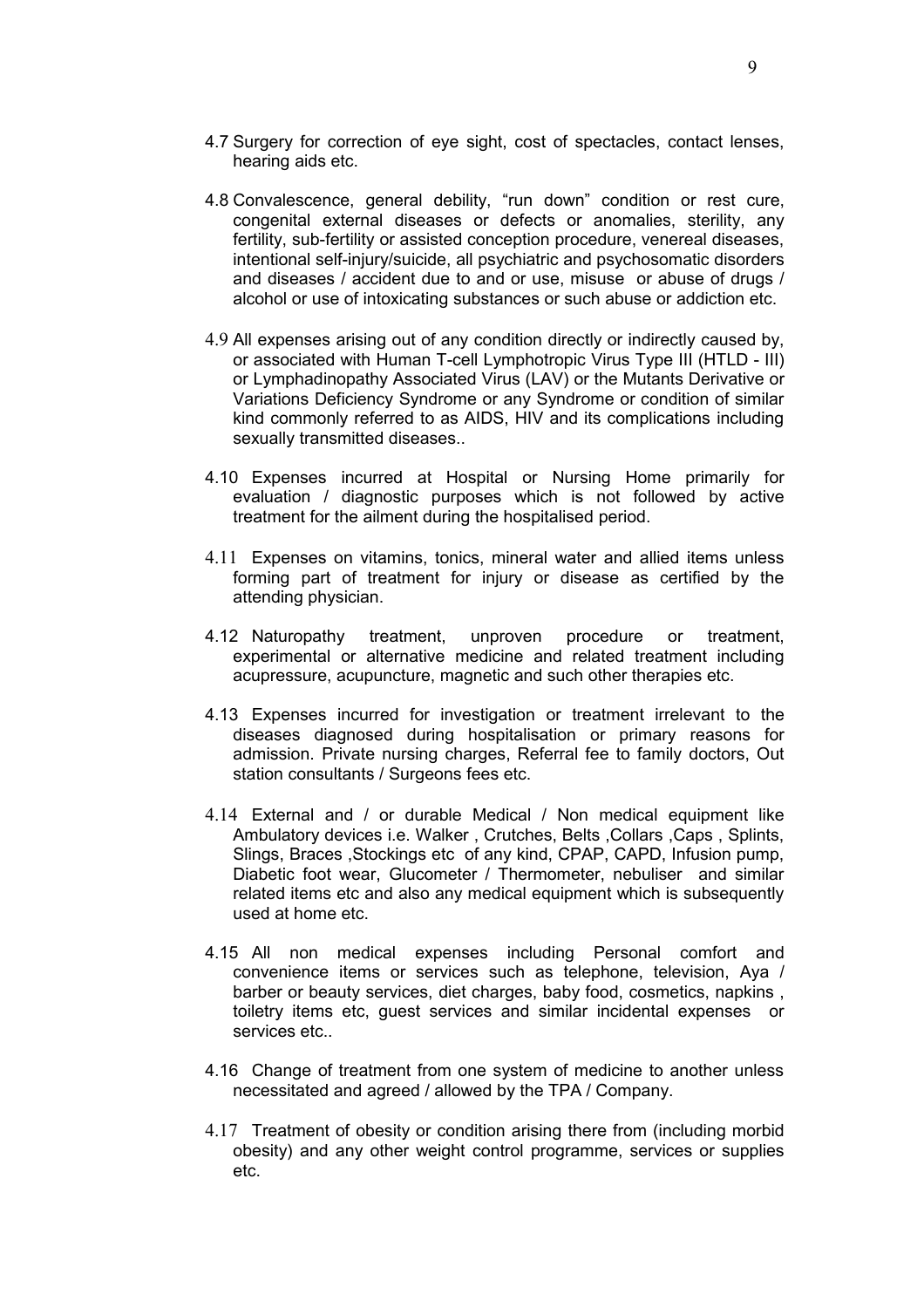- 4.18 Any treatment required arising from Insured's participation in any hazardous activity such as scuba diving, motor racing, parachuting, hang gliding, rock or mountain climbing, other allied similar activities etc.
- 4.19 Any treatment received in convalescent home, convalescent hospital, health hydro, nature care clinic or similar establishments.
- 4.20 Any stay in the hospital for any domestic reason or where no active regular medical treatment is given by the specialist / physician.
- 4.21 Out Patient Diagnostic, Medical or Surgical procedures or treatments, non-prescribed drugs and medical supplies.
- 4.22 Massages, Steam bathing, Shirodhara and like treatment under Ayurvedic treatment.
- 4.23 Any kind of Service charges, Surcharges, Admission fees / Registration charges, File Charges etc levied by the hospital.
- 4.24 Doctor's home visit charges, Attendant / Nursing charges during pre and post hospitalisation period.
- 4.25 Treatment which is continued before hospitalization and continued even after discharge for an ailment / disease / injury other than the one for which hospitalisation claim is made / admissible.

#### **5 CONDITIONS**

- **5.1 ENTIRE CONTRACT:** the policy, proposal form, prospectus and declaration given by the insured shall constitute the complete contract of insurance. Only insurer may alter the terms and conditions of this policy/ contract. Any alteration that may be made by the insurer shall only be evidenced by a duly signed and sealed endorsement on the policy.
- **5.2 COMMUNICATION:** Every notice or communication to be given or made under this policy shall be delivered in writing at the address of the policy issuing office / Third Party Administrator as shown in the Schedule.
- **5.3 PAYMENT OF PREMIUM:** The premium payable under this policy shall be paid in advance. No receipt for premium shall be valid except on the official form of the Company signed by a duly authorized official of the company. The due payment of premium and the observance and fulfilment of the terms, provisions, conditions and endorsements of this policy by the Insured Person in so far as they relate to anything to be done or complied with by the Insured Person shall be condition precedent to any liability of the Company to make any payment under this policy. No waiver of any terms, provisions, conditions and endorsements of this policy shall be valid, unless made in writing and signed by an authorised official of the Company.
- **5.4** The policy shall be deemed to be void ab-inito (since its inception) if the payment instrument is dishonoured for any reasons whatsoever and under this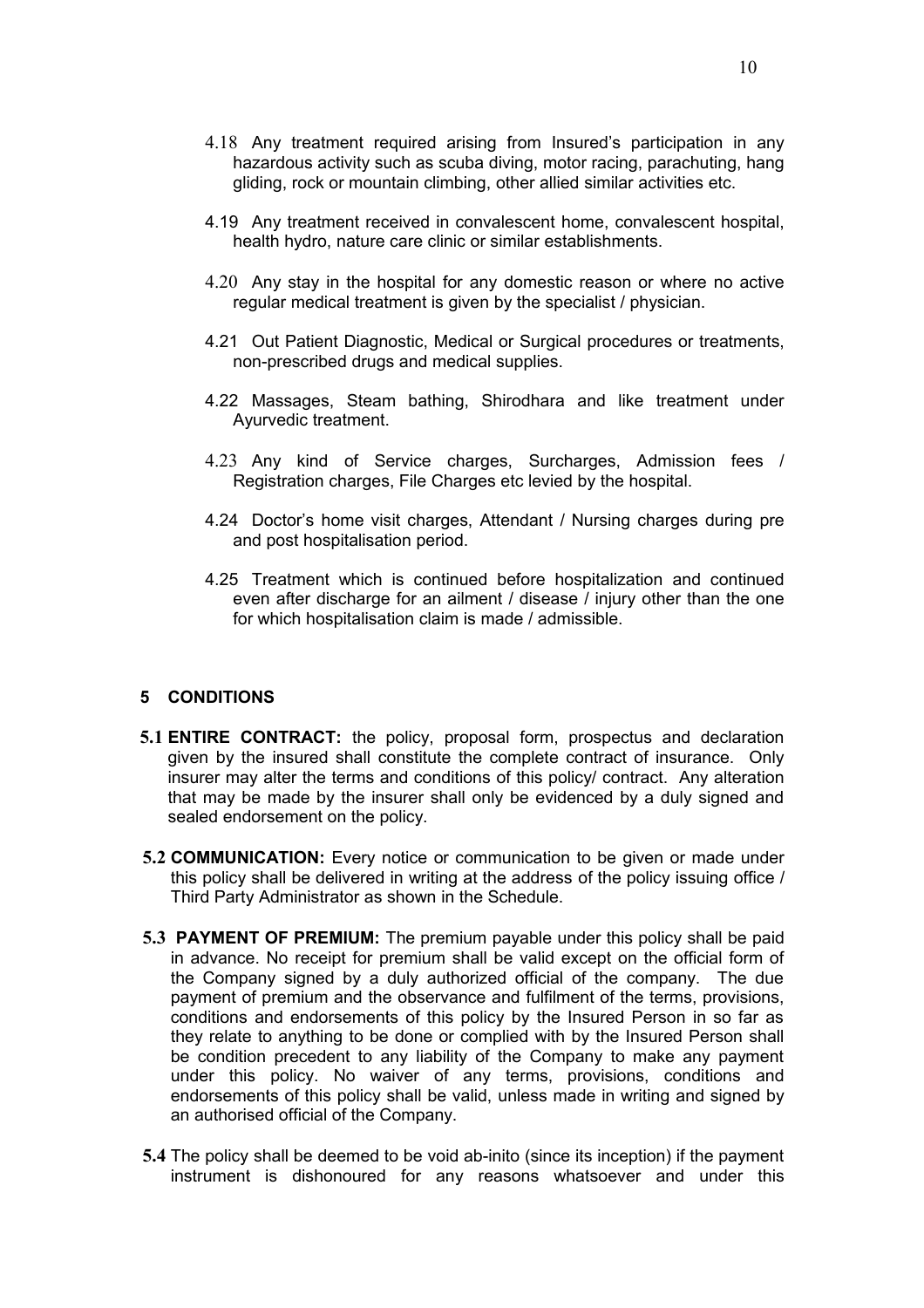circumstance the Company shall not admit any liability whatsoever under this policy.

#### **5.5 FREE LOOK PERIOD:**

 This policy shall have a free look period. The free look period shall be applicable at the inception of the fresh policy and:

1. The insured will be allowed a period of 15 days from the date of receipt of the policy to review the terms and conditions of the policy and to return the same if not acceptable

2. If the insured has not made any claim during the free look period, the insured shall be entitled to

a. A refund of the premium paid less any expenses incurred by the insurer on medical examination of the insured persons and the stamp duty charges or;

b. where the risk has already commenced and the option of return of the policy is exercised by the policyholder, a deduction towards the proportionate risk premium for period on cover or;

c. Where only a part of the risk has commenced, such proportionate risk premium commensurate with the risk covered during such period.

- **5.6 NOTICE OF CLAIM:** Immediate notice of claim with particulars relating to Policy Number, ID Card No., Name of insured person in respect of whom claim is made, Nature of disease / illness / injury and Name and Address of the attending medical practitioner / Hospital/Nursing Home etc. should be given to the Company / TPA while taking treatment in the Hospital / Nursing Home by Fax, Email. Such notice should be given within 48 hours of admission or before discharge from Hospital / Nursing Home, whichever is earlier, unless waived in writing by the Company.
- **5.7 CLAIM DOCUMENTS:** Final claim along with hospital receipted original Bills/Cash memos/reports, claim form and list of documents as listed below should be submitted to the Company / TPA within 7 (seven) days of discharge from the Hospital / Nursing Home.
- a. Original bills, receipts and discharge certificate / card from the hospital.
- b. Medical history of the patient recorded by the Hospital.
- c. Original Cash-memo from the hospital (s) / chemist (s) supported by proper prescription.
- d. Original receipt, pathological and other test reports from a pathologist / radiologist including film etc supported by the note from attending medical practitioner / surgeon demanding such tests.
- e. Attending Consultants / Anaesthetists / Specialist certificates regarding diagnosis and bill / receipts etc.
- f. Surgeon's original certificate stating diagnosis and nature of operation performed along with bills / receipts etc.
- g. Any other information required by TPA / Insurance Company.

All documents must be duly attested by the insured person.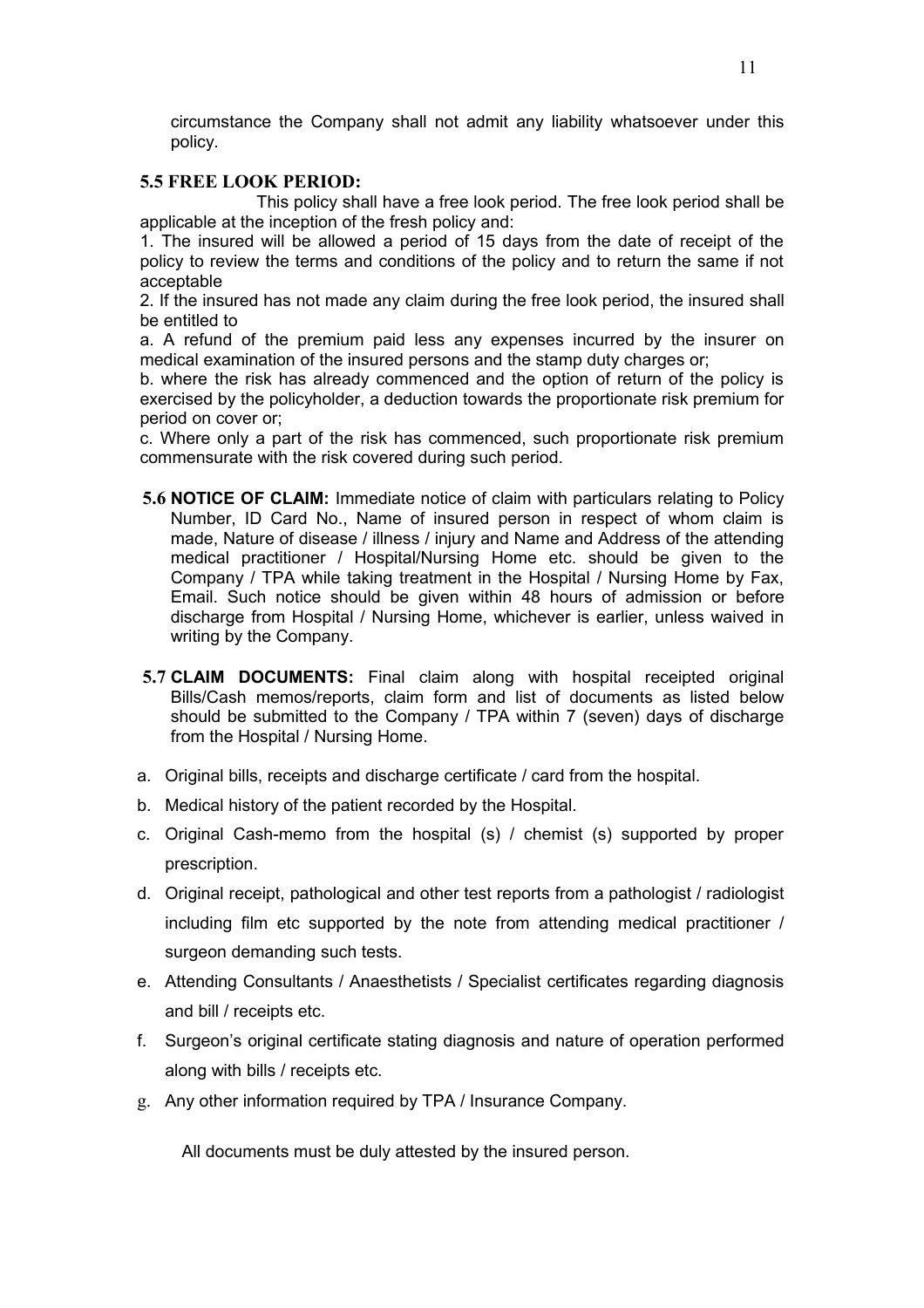In case of post hospitalisation treatment [limited to 60 (sixty) days] all supporting claim papers / documents as listed above should also be submitted within 7 (seven) days after completion of such treatment [ upto 60 (sixty) days or actual period which ever is less ] to the Company / T.P.A. In addition insured should also provide the Company / TPA such additional information and assistance as the Company / TPA may require in dealing with the claim.

**NOTE:** Waiver of the condition may be considered in extreme cases of hardship where it is proved to the satisfaction of the Company that under the circumstances in which the insured was placed it was not possible for him or any other person on behalf of the insured to give such notice or file claim within the prescribed time limit. Otherwise Company / TPA has a right to reject the claim.

#### **5.8 PROCEDURE FOR AVAILING CASHLESS ACCESS SERVICES IN NETWORK HOSPITAL/NURSING HOME :**

- i) Claim in respect of Cashless Access Services shall be through the Company/TPA provided admission is in a listed hospital in the agreed list of the networked Hospitals / Nursing Homes and is subject to pre admission authorization. The Company/TPA shall, upon getting the related medical details / relevant information from the insured person / network Hospital / Nursing Home, verify that the person is eligible to claim under the policy and after satisfying itself shall issue a preauthorisation letter / guarantee of payment letter to the Hospital / Nursing Home mentioning the sum guaranteed as payable, also the ailment for which the person is seeking to be admitted as in-patient.
- ii) The Company/TPA reserves the right to deny pre-authorisation in case the hospital / insured person is unable to provide the relevant information / medical details as required by the Company/TPA. In such circumstances denial of Cashless Access should in no way be construed as denial of claim and / or deficiency of service. The insured person may obtain the treatment as per his/her treating doctor's advice and later on submit the full claim papers to the Company/TPA for reimbursement within 7 (seven) days of the discharge from Hospital / Nursing Home.
- $\overline{iii}$  In case any information available to the TPA / Company which makes the claim inadmissible or doubtful requiring investigations, the authorisation of cashless facility shall be withdrawn. However this shall be done by the Company/TPA before the patient is discharged from the Hospital.

#### **5.9 NON ADMISSION OF CLAIM:**

A (I): The Insurer, shall repudiate the claim if not covered / not payable under the policy. The Insurer shall mention the reasons for repudiation in writing to the insured person. The insured person shall have the right to appeal / approach the **Grievance Redressal Cell of the company at its policy issuing office, concerned Divisional Office, concerned Regional Office or the Grievance Cell of the Head Office of the Company,**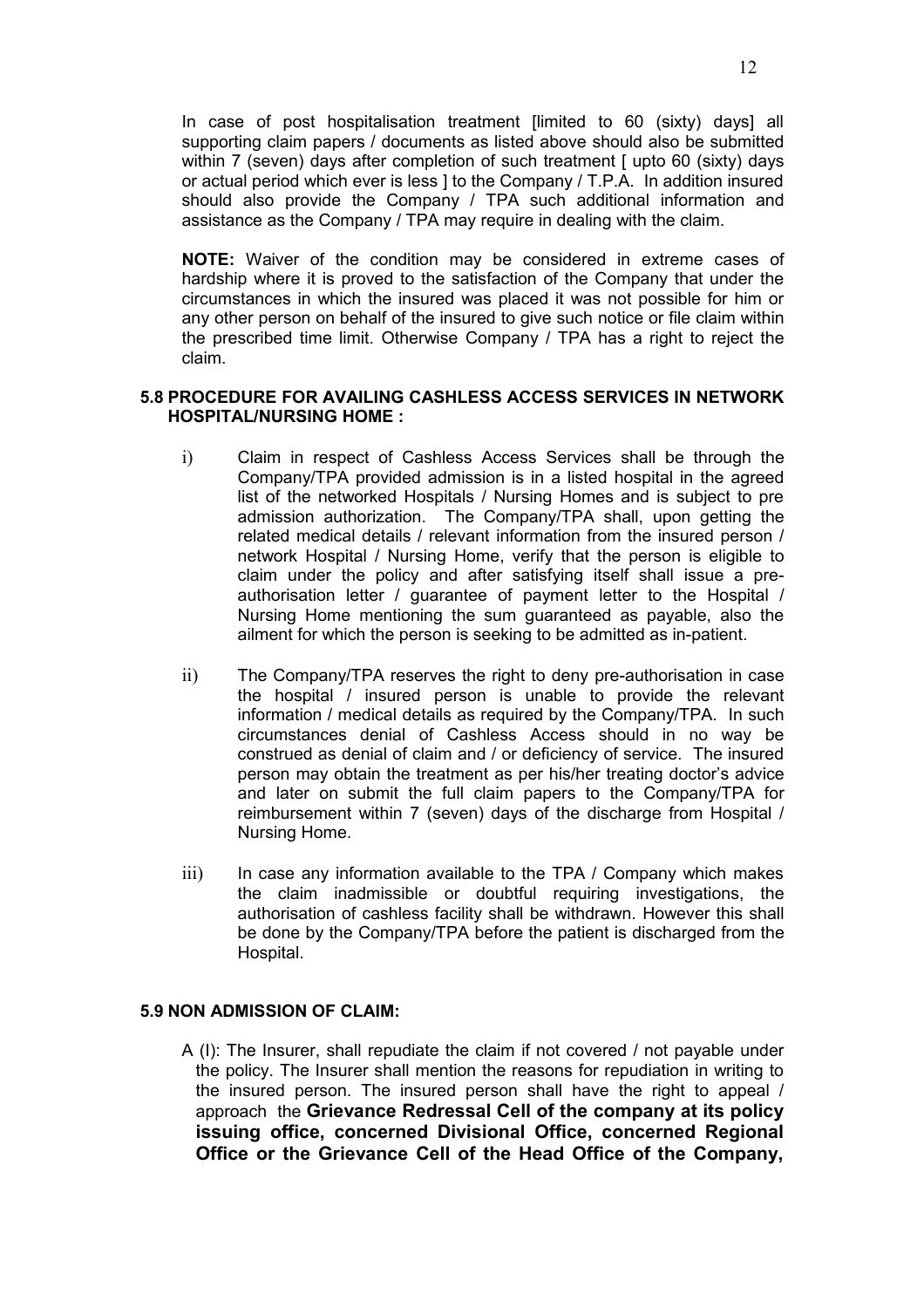**situated at A-25/27, Asaf Ali Road, New Delhi-110002.** against the repudiation.

B If the insured is not satisfied with the decision of the Grievance Cell under 5.9 (A), he / she may approach the Ombudsman of Insurance, established by the Central Government for redressal of grievances. The Ombudsman of Insurance is empowered to adjudicate on personal lines of insurance claims upto Rs.20 lacs. The insured may visit the site at <http://www.ombudsmanindia.org/>for details.

**5.10** Any medical practitioner authorised by the TPA/Company shall be allowed to examine the Insured Person with / without prior notice in case of any alleged injury or Disease requiring Hospitalisation when and so often as the same may reasonably be required on behalf of the TPA/Company.

#### **5.11 DISCLOSURE TO INFORMATION NORM**

The Policy shall be void and all premium paid hereon shall be forfeited to the Company, in the event o f misrepresentation, mis-description or non-disclosure o f any material fact..

**5.12 CANCELLATION CLAUSE:** Company may at any time, cancel this Policy by sending the Insured 30 (Thirty) days notice by registered letter at the Insured's last known address and in such an event the Company shall refund to the Insured a pro-rata premium for un-expired Period of Insurance. (Such cancellation by the Company shall be only on grounds of moral hazards such as intentional misrepresentation / malicious suppression of facts intended to misleading the Company about the acceptability of the proposal, lodging a fraudulent claim and such other intentional acts of the insured / beneficiaries under the policy). The Company shall, however, remain liable for any claim which arose prior to the date of cancellation. The Insured may at any time cancel this policy and in such event the Company shall allow refund of premium at Company's short period rate only (table given here below) provided no claim has occurred during the policy period up to date of cancellation.

| Rate of premium to be charged |
|-------------------------------|
| 1/4th of the annual rate      |
| 1/2 of the annual rate        |
| 3/4th of the annual rate      |
| Full annual rate              |
|                               |

**5.13ARBITRATION CLAUSE:** If any dispute or difference shall arise as to the quantum to be paid under the policy (liability being otherwise admitted) such difference shall independently of all other questions be referred to the decision of a sole arbitrator to be appointed in writing by the parties or if they cannot agree upon a single arbitrator within 30 (Thirty) days of any party invoking arbitration, the same shall be referred to a panel of three arbitrators, comprising of two arbitrators, one to be appointed by each of the parties to the dispute/difference and the third arbitrator to be appointed by such two arbitrators and arbitration shall be conducted under and in accordance with the provisions of the Arbitration and Conciliation Act, 1996.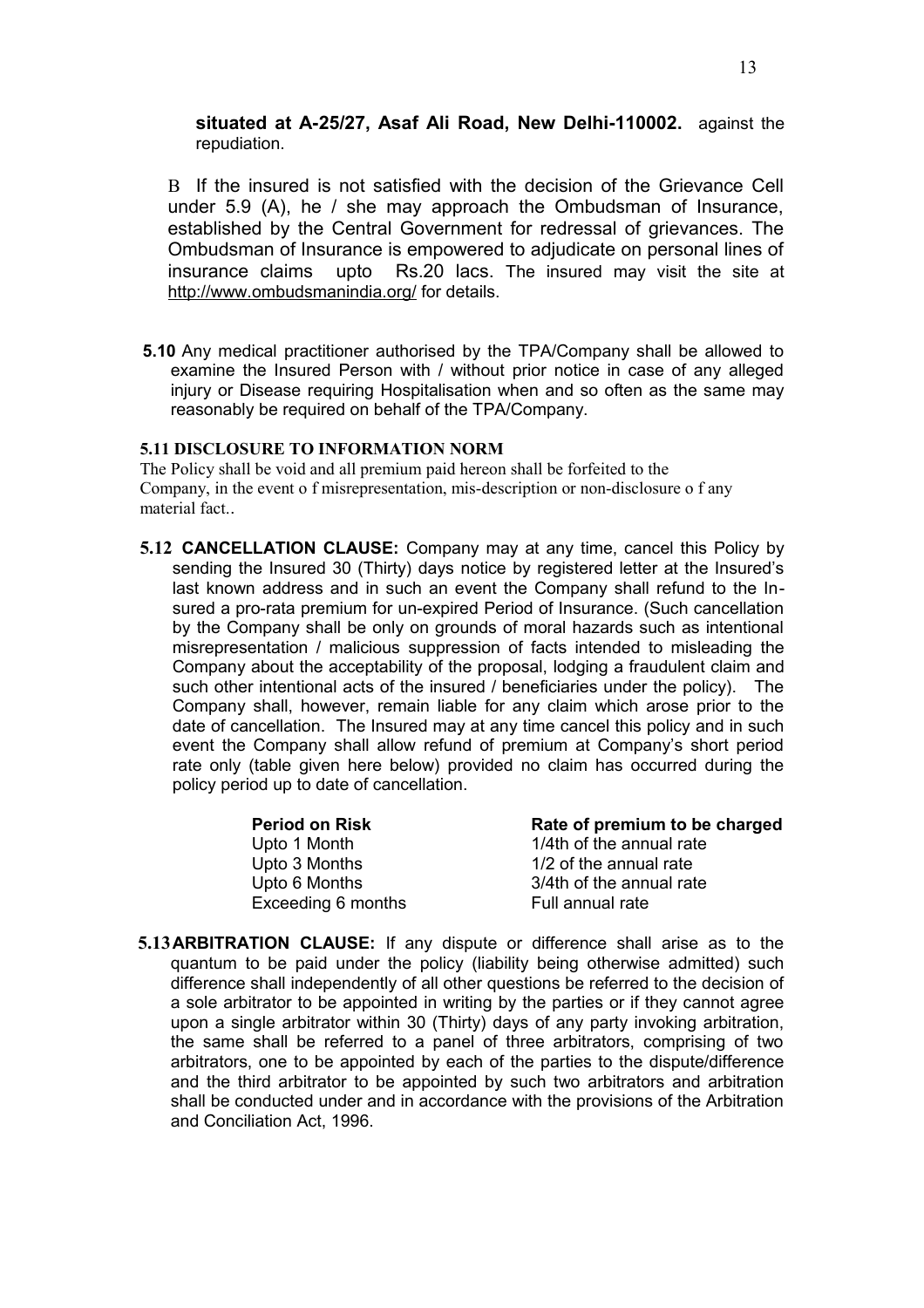It is clearly agreed and understood that no difference or dispute shall be referable to arbitration as herein before provided, if the Company has disputed or not accepted liability under or in respect of this policy.

It is hereby expressly stipulated and declared that it shall be a condition precedent to any right of action or suit upon this policy that award by such arbitrator/ arbitrators of the amount of the loss or damage shall be first obtained.

- **5.14 DISCLAIMER OF CLAIM:** It is also hereby further expressly agreed and declared that if the TPA/Company shall disclaim liability in writing to the Insured for any claim hereunder and such claim shall not within 12 calendar months from the date of such disclaimer have been made the subject matter of a suit in a court of law, then the claim shall for all purposes be deemed to have been abandoned and shall not thereafter be recoverable hereunder.
- **5.15 PAYMENT OF CLAIM:** The policy covers illness, disease or accidental bodily injury sustained by the insured person during the policy period any where in India and all medical / surgical treatment under this policy shall have to be taken in India and admissible claims thereof shall be payable in Indian currency without any interest thereof.

**6. COST OF HEALTH CHECK :** The Insured shall be entitled for reimbursement of cost of Health check up undertaken once at the expiry of a block of every four continuous claim free underwriting years provided there are no claims reported during the block. The cost so reimbursable shall not exceed the amount equal to 1% of the average sum Insured during the block of four claim free underwriting years. **IMPORTANT**

Both Health Check-up and No Claim Discount provisions are applicable only in respect of continuous insurance without break.

**7. PERIOD OF POLICY:** This insurance policy is issued for a period of one year.

**8 PREMIUM REVISION CLAUSE**: The above rates are valid for a period of 1 year only. The company may revise the premium rates and / or the terms & conditions of the policy upon renewal thereof as per IRDA guidelines prevailing at that time.

**9 PORTABILITY:** This policy is portable, means the policyholder may switch from one insurer to another insurer, provided the previous policy has been maintained without any break. Portability maintains the credit gained by the insured for pre-existing conditions and time bound exclusions.

If the Insured desires to port his policy, request for the same has to be made atleast 45 days prior to renewal date.

#### **10.RENEWAL OF POLICY:**

 The Company shall not be responsible or liable for non-renewal of policy due to non-receipt or delayed receipt (i.e. After the due date) of the proposal form or of the medical practitioners report wherever required or due to any other reason whatsoever.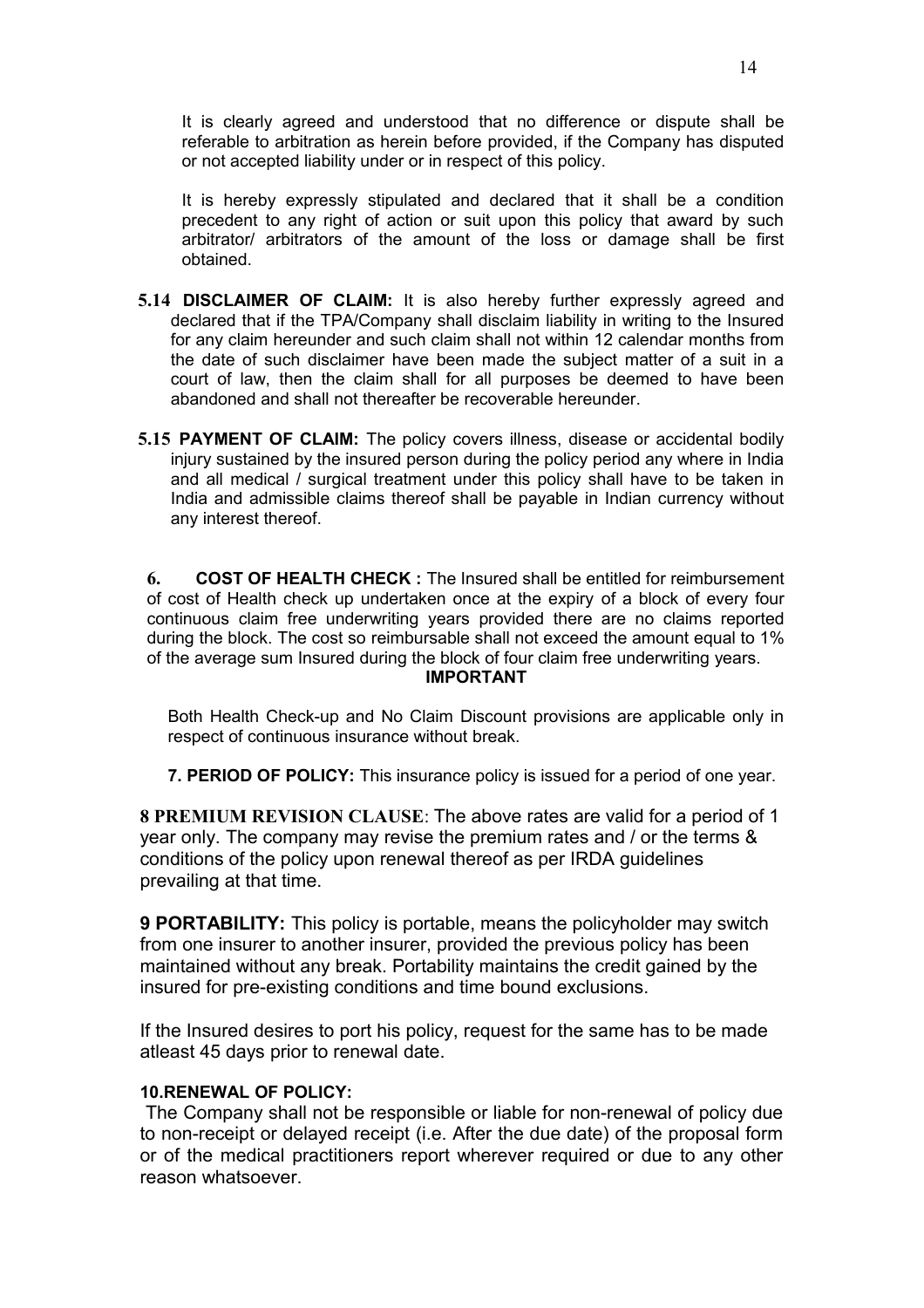10.1 Notwithstanding this, however, the decision to accept or reject for coverage any person upon renewal of this insurance shall rest solely with the Company. The company may at its discretion revise the premium rates and / or the terms & condition of the policy every year upon renewal thereof. Renewal of this policy is not automatic; premium due must be paid by the proposer to the company before the due date.

10.2The Company shall not ordinarily deny the renewal of this policy unless on moral hazard grounds of the insured such as intentional misrepresentation / malicious suppression of facts intended to misleading the Company about the acceptability of the proposal, lodging a fraudulent claim and such other intentional acts of the insured / beneficiaries under the policy.

10.3 In case the policy is to be renewed for enhanced sum insured then the restrictions as applicable to a fresh policy (conditions 4.2, 4.3 & 4.4 SHALL apply to additional sum insured) as if a separate policy has been issued for the difference.

In case of increase in Sum insured, treatment for pre-existing disease (after specified time) and for a disease / ailment / injury for which treatment has been taken in the earlier policy period, the enhanced sum insured will be applicable only after four continuous renewals with the increased sum insured.

- 10.4 In the event of break in the policy, a grace period of 30 days is allowed. However, no coverage shall be available during the grace period and any disease/ condition contracted in the break in period will not be covered and will be treated as Pre-existing condition.
	- 10 **PRE-ACCEPTANCE HEALTH CHECKUP:** Any person desiring to take fresh insurance cover has to submit following medical reports (and any other medical reports) required by the company from authorised Network Diagnostic Centre.

This provision shall also be applicable for renewal where there is a break in policy period.

The cost of such check up shall be borne by the insured. However in case of fresh proposals, the Company shall reimburse per person 50% cost of Medical Check up.

|                     | PHYSICAL EXAMINATION                        |  |  |
|---------------------|---------------------------------------------|--|--|
|                     | URINE(MICROALBUMIN UREA)                    |  |  |
|                     | <b>GLYCOCYLATED HAEMOGLOBIN</b>             |  |  |
| <b>MEDICAL TEST</b> | ULTRASONOGRAPHY (WHOLE ABDOMEN AND PELVIS)  |  |  |
|                     | X-RAY BOTH KNEES (ANTEPOSTERIOR AND LATREL) |  |  |
|                     | COMPLETE EYE TEST INCLUDING FUNDUS ETC      |  |  |
|                     | STRESS TEST (TMT)                           |  |  |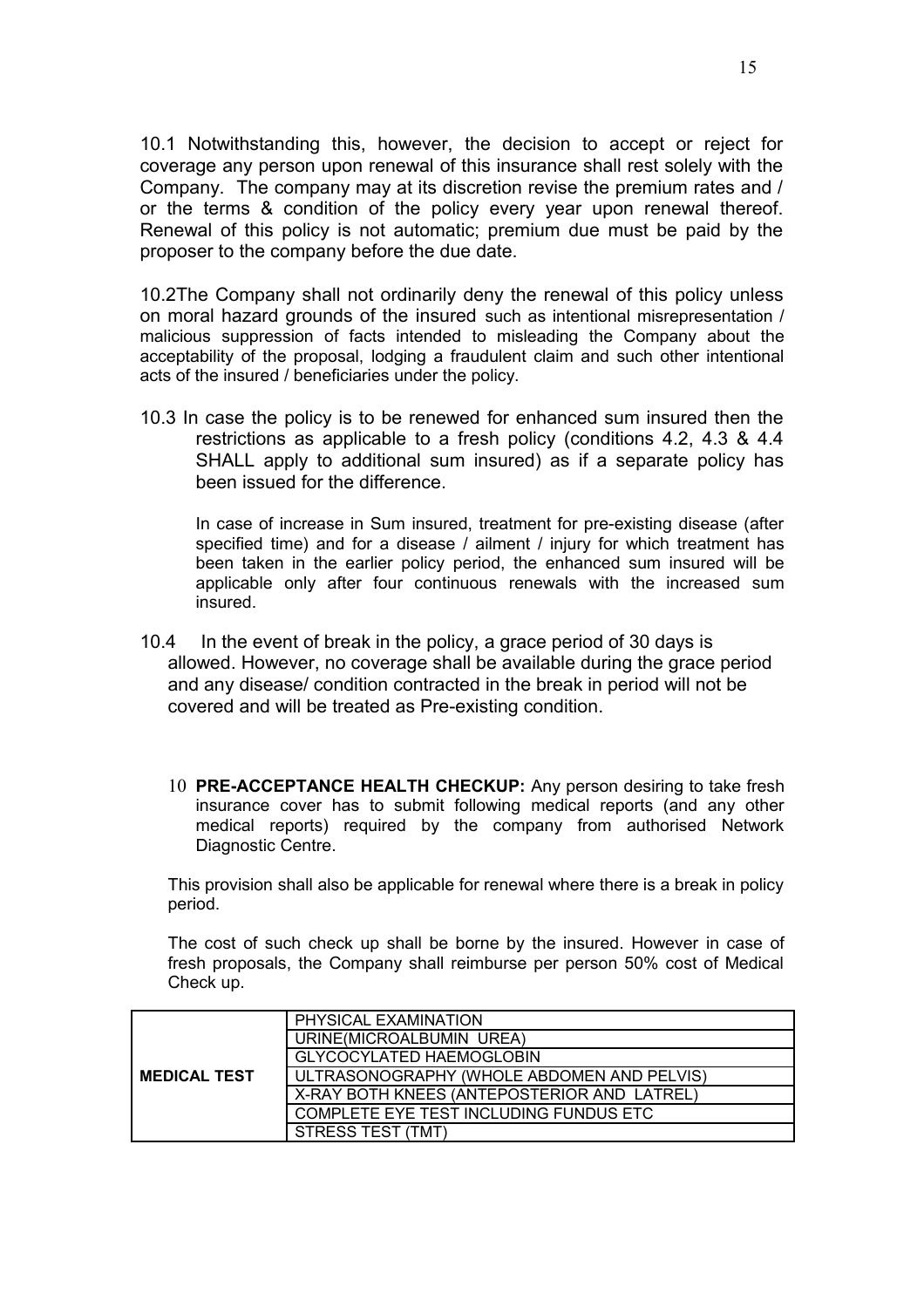11 **SUM INSURED:** The Company's liability in respect of all claims admitted during the period of Insurance shall not exceed the sum insured opted by the Insured person. Minimum sum insured that can be selected is Rs 100,000/ and higher sum insured can be selected in multiples of Rs 100,000/- upto a maximum sum insured of Rs. 5,00,000/-.

#### **12 AUTHORITY TO OBTAIN RECORDS:**

- a) The insured person agrees to and authorises the disclosure to the insurer or the TPA or any other person nominated by the insurer of any and all Medical records and information held by any Institution / Hospital or Person from which the insured person has obtained any medical or other treatment to the extent reasonably required by either the insurer or the TPA in connection with any claim made under this policy or the insurer's liability there under.
- b) The insurer and the TPA agree that they shall preserve the confidentiality of any documentation and information that comes into their possession pursuant to (a) above and shall only use it in connection with any claim made under this policy or the insurer's liability there under
- 13 **CHANGE OF ADDRESS:** Insured must inform the company immediately in writing of any change in the address.
- 14 **QUALITY OF TREATMENT :** The insured acknowledges and agrees that payment of any claim by the insurer shall not constitute on part of the insurance company a guarantee or assurance as to the quality or effectiveness of any medical treatment obtained by the insured person, it being agreed and recognized by the policy holder that insurer is not in any way responsible or liable for the availability or quality of any services (Medical or otherwise) rendered by any institution (including a network hospital) whether pre-authorized or not.
- 15 **ID CARD:** The card issued to the insured person by the TPA to avail cash less facility in the Network Hospital only. Upon the cancellation or non renewal of this policy, all ID cards shall immediately be returned to the TPA at the policy holders expense and the policy holder undertakes to indemnify the insurer /TPA for any liability whatsoever due to any misuse of the ID card by any person whomsoever.
- 16 **PROTECTION OF POLICYHOLDERS' INTEREST:** This policy is subject to IRDA (Protection of Policyholders' Interest) Regulation.
- 17 In case of any grievance not redressed by the concerned Policy issuing Office, the insured person shall have a right to appeal / approach the **Chief Manager Grievance Cell of the Company's Regd. Office situated at A-25/27, Asaf Ali Road, New Delhi-110002.**

The Central Government has also established office of the Insurance Ombudsman for redressal of policyholders' grievances. The insured may visit the site at <http://www.ombudsmanindia.org/> for details.

#### **18 SCHEDULE OF PREMIUM:**